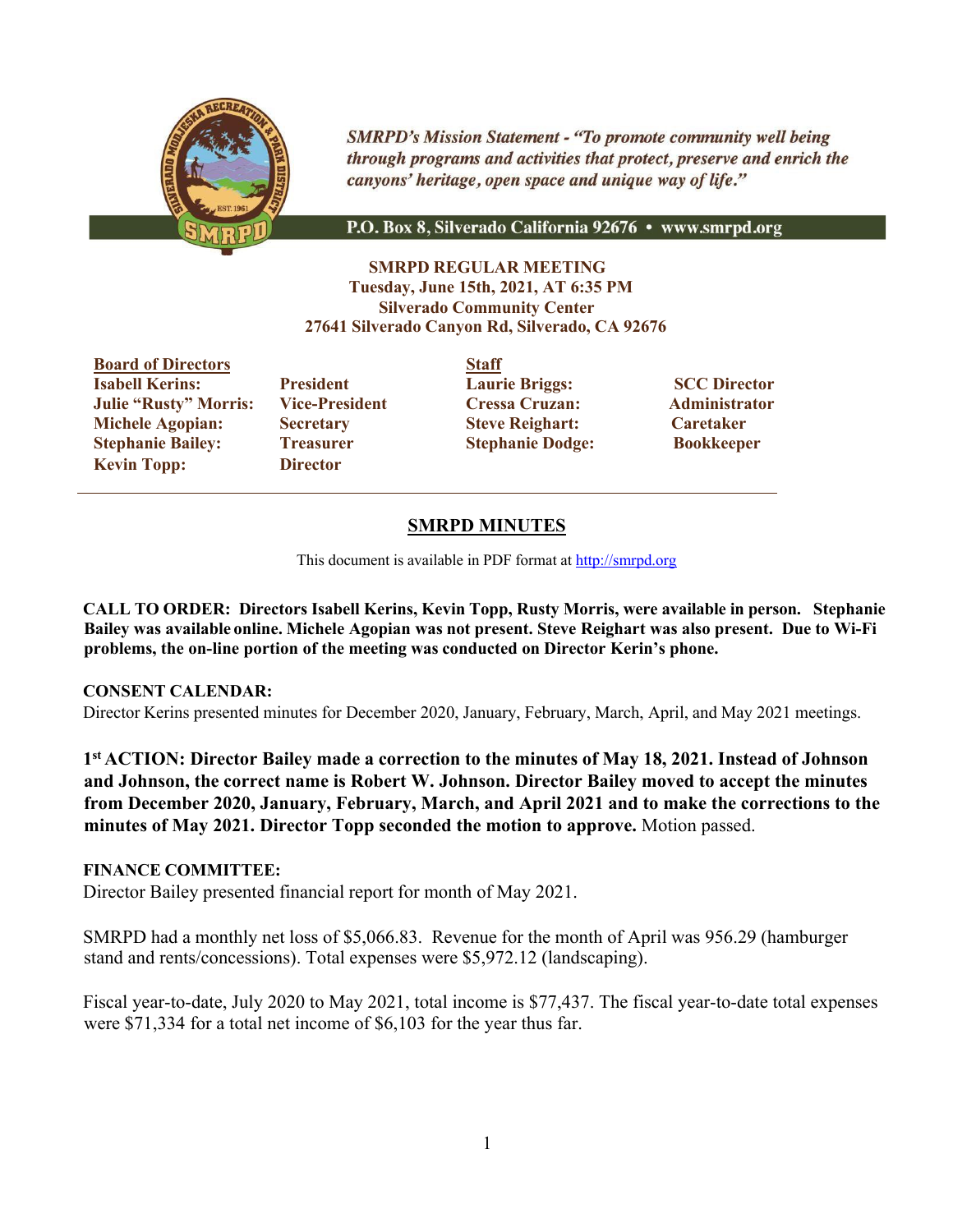According to the Balance Sheet as of May 31, 2021, we had \$137,088 in the County Checking Account and \$125,165.50 in the BofA Rec. Checking Account. The balance sheet reflects assets and money owed, not spent.

Director Bailey has sent the audited FY 2019-20 Financial Statements to the Orange County Auditor-Controller's office.

Director Bailey and Director Kerins are working on the request from the Special Properties Section of the Orange County Assessor regarding Annual Reporting of Possessory Interests.

Director Bailey has sent her annual Certificate of Prohibited Interest to the Office of the Orange County Auditor-Controller by email and USPS.

Director Bailey received notice from the Orange County Auditor-Controller that we can transfer funds from property taxes to our bank accounts. Since we had over a \$100,000.00 in our BofA account, Director Bailey didn't think it necessary. After discussion with Directors Topp and Kerins, it was deemed appropriate to apply for the transfer of funds. Director Bailey will do that.

Net income for Silverado Children's Center for May 2021 was \$2,248.54. The gross income was \$24,016. Thiswas from tuition and registration fees. Total expenses were \$21,767. This was derived from salaries, wages, insurance, advertising, office supplies, building-grounds maintenance, and janitorial costs. Tuition was \$22,744. Ideally, tuition should, at a minimum, cover insurance expenses (health, worker's comp), salaries and wages, andpayroll expenses. Tuition covered twice the insurance/salaries and wages, and payroll expenses for May.

Fiscal year-to-date (July 2020 – May 2021) total income was \$202,475 Fiscal year-to-date total expenses were \$189,337. According to the balance sheet on May 31 there was \$1849.48 in the BofA Checking, and \$19,552 in the Business Savings BofA Account. The balance sheet reflects assets and money owed, not spent. According to the *BofA website*, on May 31, 2021, there was \$4,836 in the BofA Checking Account and \$19,553 in the Business Savings BofA Account.

## **2nd ACTION: Director Morris moved to approve financial report as presented. Director Topp seconded the motion. All directors present voted aye. Motion passed.**

**TREASURER'S REPORT:** Director Bailey reported that after working with the Union Bank representative, our monthly costs at Union Bank would be about \$500 per month. Also, Union Bank is not set up to work with Zelle and Paypal. She provided a detailed worksheet of the fees as assessed at Union Bank. Bank of America's monthly fee is \$15. Director Bailey recommends staying with Bank of America and giving Laurie Briggs, Children's Center Director, access to only the SCC savings account. She has already arranged this with Bank of America.

Director Bailey has completed and submitted Vendor lists, as suggested by CAPRI, for SMRPD and SCC. These have been placed in Dropbox and hard copies will be kept in the file in the Hunt Bldg.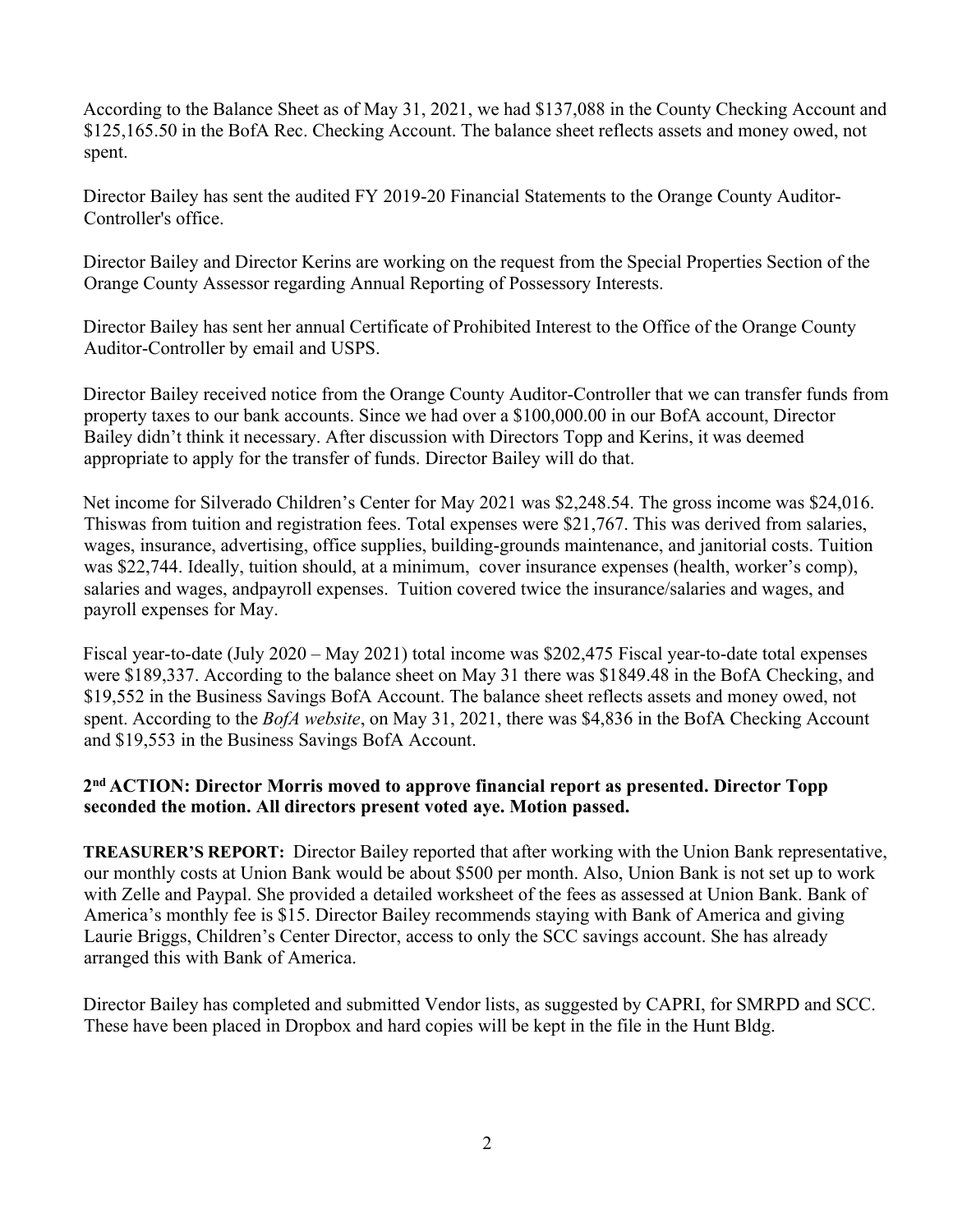## **OTHER DISTRICT BUSINESS:**

Director Kerins provided an update on Canyon Emergency Preparedness (CEPA)Training being organized by Bruce Newell and Danny Graham. This is projected to start in January. Director Kerins suggested an abbreviated program start as soon as possible to address emergency response prior to fire season.

Director Kerins provided explanation of the California Special District Association. This is a lobbying group that advocates for Special District issues in California. They have asked for our support, as an institution, as well as individuals. Their lobbying efforts have resulted in some COVID monies being earmarked for Special Districts in the governor's proposed budget. We might well be able to successfully apply for grants, specifically for expanding parks, under this program should the proposed budget be approved. Director Topp questioned whether our grant use might be constrained in some way by supporting this effort.

## **3rd ACTION: Director Morris made a motion to approve Resolution 6152021-1 regarding the SMRPD supporting the bipartisan group in requesting relief for California Special Districts. Director Bailey seconded. All Directors present voted aye by roll call. Resolution approved.**

Director Kerins introduced the use of Drop Box as a document sharing/storage application for SMRPD to share, edit, and store digital documents.

Director Kerins asked for any modifications to our existing goals. Discussion discovered more thought was need on this and it was tabled until July.

Director Kerins presented the results of the survey from 2019. She proposed reviewing the existing questions, modifying the survey, and re-issuing it. She asked for review and new questions to be submittedby next month's meeting.

Director Kerins is also Commissioner of the Third District of the County of Orange Waste Management District. She would like to see a canyon-wide effort to reduce/recycle organic waste as our landfills are filling up. This effort is reflected in CA SB1383 which is being undertaken to reduce organic waste by recycling. She was considering a survey (separate from the SMRPD survey) to assess the recycling needs of each household in our district. How can Waste Management better address those needs? Some ideas were mattress recycling; e-waste drives, smaller trucks for areas, like Cabinland, partnering with Fire Safe Council when they have Chipper Day and more areas with recycling bins.

Director Kerins and Steve Reighart met with CAPRI for our yearly inspection. All employees must supply driver's license and car insurance information to CAPRI. SMRPD received a letter regarding general liability. A DAC-ADA compliance update was undertaken and the designation of our ADA coordinator, Isabel Kerins, was made. The following were the CAPRI mandated document updates:

Director Kerins presented Resolution 6152021-2.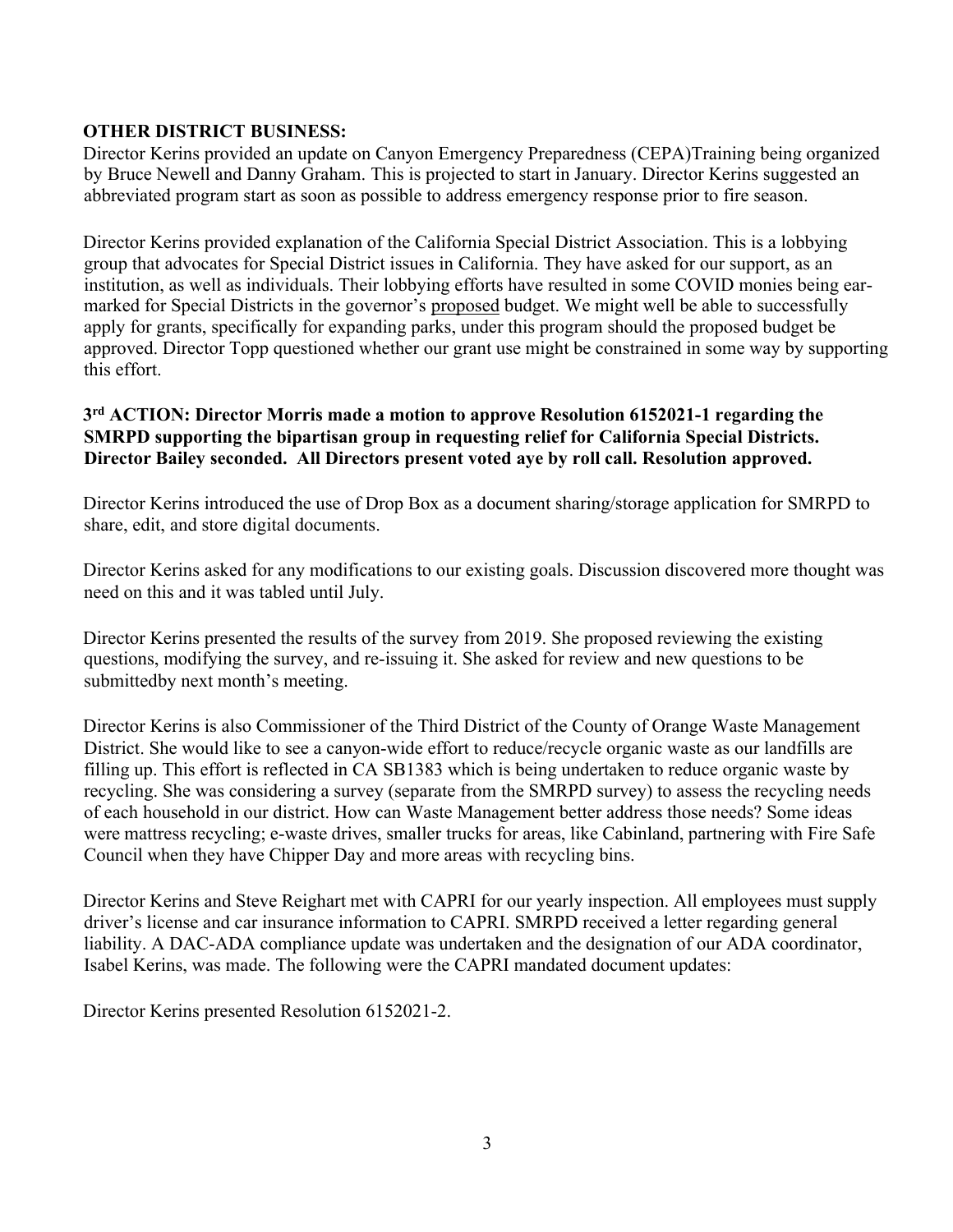**4th ACTION: Director Morris made a motion to approve Resolution 6152021-2 which was the CAPRI mandated Safety Committee guidelines for approval and adoption. Motion was seconded by Director Bailey. All present Directors voted aye by roll call. Resolution approved.**

Director Kerins presented Resolution 6152021-3

**5th ACTION: Director Morris made a motion to approve Resolution 6152021-3, the Motor Vehicle Report Policy. This resolution directs employees that use District or personal vehicles for District use to have valid driver's licenses and auto insurance information on file. These will be kept in locked files in the Hunt Bldg. Director Bailey seconded the motion. All directors present voted aye by roll call. Director Topp stated that he would not be submitting his driver's license or insurance information. Resolution approved.**

Director Kerins presented Resolution 6152021-4.

**6th ACTION: Director Morris made a motion to approve Resolution 6152021-4 regarding Sexual Harassment Prevention Training. This opportunity is available on-line. Director Bailey seconded the motion. All directors present voted aye by roll call. Resolution approved.**

Director Kerins presented Resolution 6152021-5.

**7th ACTION: Director BAILEY made a motion to approve Resolution 6152021-5 regarding Public Resource Policy as mandated by Public Resources Code 5164. This pertains to those adults working with or around minor children. These adults need to be fingerprinted and have their backgrounds checked. All directors present voted aye by roll call. Resolution approved.**

Director Kerins presented Resolution 6152021-6.

The Illness and Injury Prevention Policy resolution is tabled until more information is available.

Director Kerins reminded everyone that positions were still available for the CARPD Board of Directors. June 24, 2021, is the last day to file.

#### **SILVERADO CHILDREN'S CENTER (SCC) OVERSIGHT COMMITTEE:**

Director Kerins reported that as of June 11, 2021, we had 60 children registered (52 of those are currently enrolled). Our FTE (full-time equivalent calculation) is currently 18.81, up from 16.38. We have a wait list and we are hiring new staff. We have six part-time positions. SCC is in the process of recruiting new staff ina variety of positions. Job descriptions are posted on the website. All the OC Parks inspection report items have been fulfilled except for the parking lot which we will partner with OC Parks to complete. Security upgrades and concrete drains have been installed. Wednesday, July 14 will be the next open house for SCC(if we can get staff hired to fill demand). Director Kerins presented proposed raises and bonuses for SCC and a new SCC proposed pay scale (based on units of Early Childhood Education).

**Director Morris motioned to accept the new pay scale, bonuses and raises for existing staff. Director Bailey seconded the motion. All directors present voted aye. Motion passed.**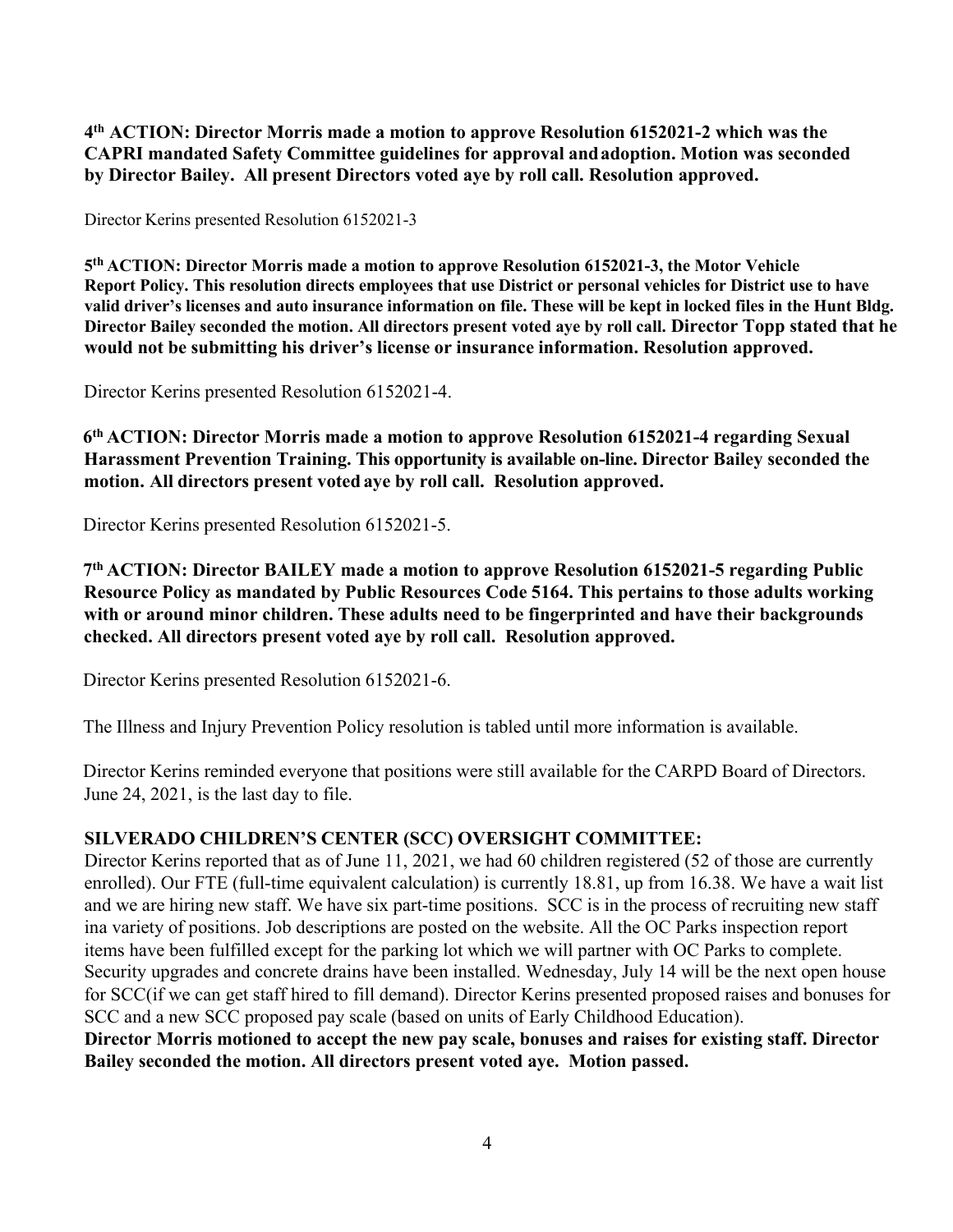Director Kerins shared that the Friends of SCC (FoSCC) Trike-A-Thon was a great success. Gross revenue was \$6,616.30, expenses were 738.05. Net revenue was \$5,878.25. The income generated was as much as the Chili Cook Off with much less work. FoSCC bought retractable awnings for the Pinecone Yard that were installed in May. FoSCC is awaiting final 501-3-C status, once received, it will be retroactive to the date of application.

SCC teachers and staff celebrated Teacher Appreciation Week.

The SCC has a new Dell computer system that is cloud based.

Director Kerins and SCC Director, Laurie Briggs presented the 2121-2022 SCC budget and it will beposted in the appropriate places for a final vote next month.

## **FACILITIES/SAFETY/MAINTENANCE COMMITTEE:**

Director Topp had nothing to report. Steve Reighart reported that Petersen's Landscaping had found a leak under the stage, and they will be by tomorrow to further investigate. Steve also mentioned that if we take photos of said leak, we might be able to get some money back from IRWD.

Audience member Phil from Modjeska requested assistance with the weed abatement on the Park's property that adjoins his in Modjeska. Director Kerins has a call into OCFA regarding the problem and will get back to him ASAP.

## **RECREATION COMMITTEE:**

Director Kerins shared the CARPD information on reopening. The issue of masks at SCC is still underway. Director Kerins shared that the Concert Series Hamburger Stand made \$806.

Director Kerins presented Resolution 6152021-6. (Previous named resolution was tabled).

## **8th ACTION: Director Topp made a motion to approve Resolution 6152021-6 regarding the organization and management of the Silverado Summer Concert Series. Director Kerins seconded the motion. All Directors present voted aye by roll call. Resolution approved.**

Director Kerins reported on the Red Cross Blood Drive of 6/15/2021. Our goal was met; but the air conditioning was out. It was repaired that evening.

Director Kerins opened a discussion on the use of "kiddie pools" at the parks. Director Topp shared that the use of kiddie pools and sprinklers were very destructive to the grass. Director Kerins shared that CAPRI said they were okay. Director Bailey shared concerns for the grass and the fact that California was in severe drought conditions. Jim Kerins shared he thought the parks should allow them. An audience member suggested sprinkler pools or use of rubber mats so the pools could be put on the blacktop. Another audience member suggested a splash pad or pop-up fountain. Director Kerins agreed to undertake some research to better understand our costs/options. Audience member Jenny Scott asked if the Community Centers would be open for Cool Zones during the heat.SMRPD policy is that the cooling center at the Community Center is open when temperatures reach 100 degrees.